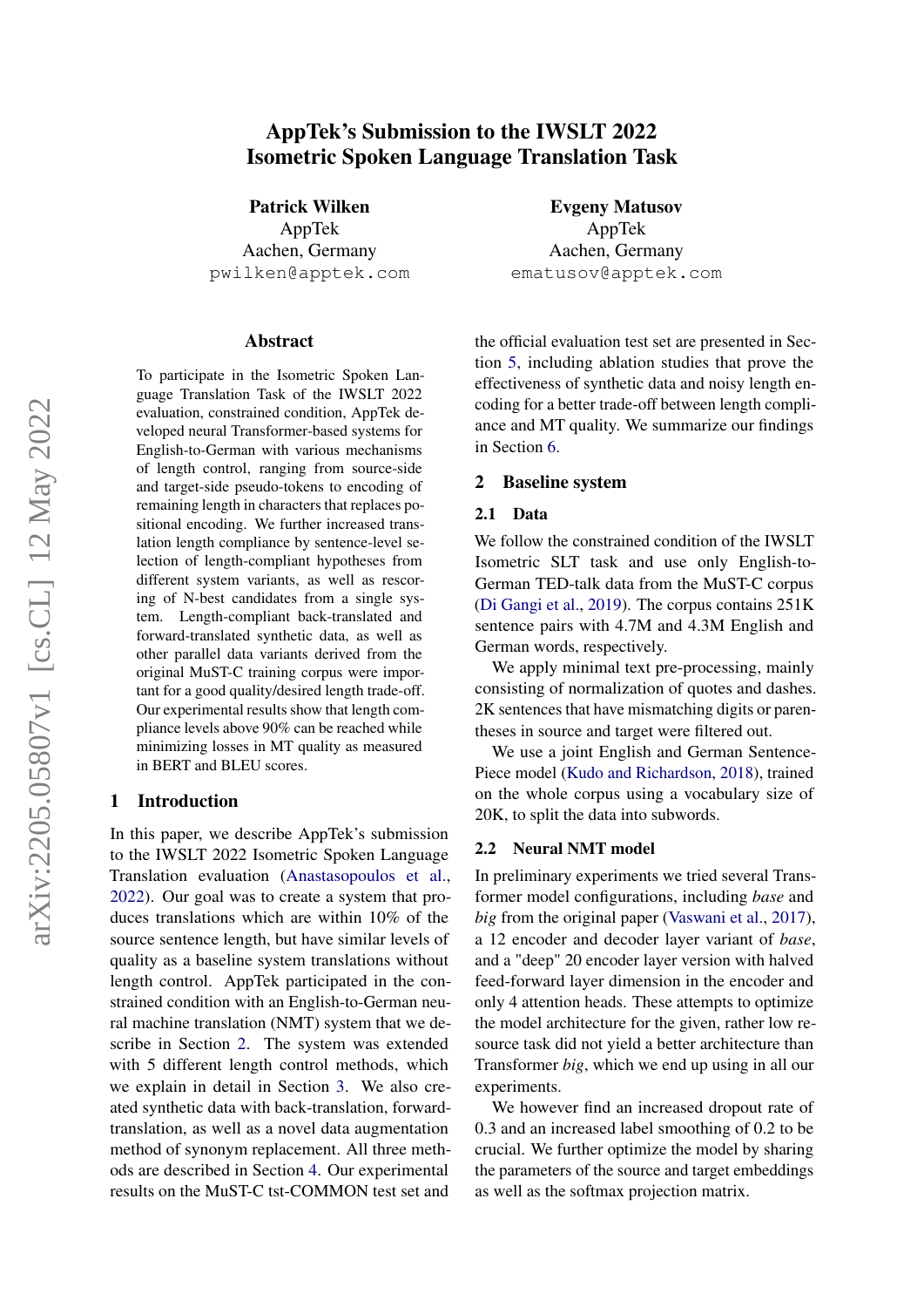In all experiments we use two translation factors [\(García-Martínez et al.,](#page-8-2) [2016\)](#page-8-2) on both the source and target side to represent the casing of the subwords and the binary decision whether a subword is attached to the previous subword [\(Wilken and](#page-9-0) [Matusov,](#page-9-0) [2019\)](#page-9-0). This allows for explicit sharing of information between closely related variants of a subword and reduces the model vocabulary size.

All models are trained on a single GPU for 162 to 198 epochs of 100K sentence pairs each in less than two days. We use batches of 1700 subwords and accumulate gradients over 8 subsequent batches. The global learning rate of the Adam optimizer is increased linearly from  $3 \times 10^{-5}$  to  $3 \times 10^{-4}$  in the first 10 epochs and then decreased dynamically by factor 0.9 each time perplexity on the MuST-C dev set increases during 4 epochs. For decoding we use beam search with a beam size of 12.

We train the Transformer models using RETURNN [\(Doetsch et al.,](#page-8-3) [2017;](#page-8-3) [Zeyer et al.,](#page-9-1) [2018\)](#page-9-1), which is a flexible neural network toolkit based on Tensorflow [\(Abadi et al.,](#page-7-3) [2015\)](#page-7-3). Automation of the data processing, training and evaluation pipelines is implemented with Sisyphus [\(Peter](#page-8-4) [et al.,](#page-8-4) [2018\)](#page-8-4).

#### <span id="page-1-0"></span>3 Length control methods

In this work we perform an extensive evaluation of different ways to control the length of the translations generated by the NMT model, all applied to the same baseline Transformer *big* model.

#### 3.1 N-best rescoring

A simple method to achieve length compliant translation is to generate N-best lists and select translation hypotheses from the lists that adhere to the desired length constraints. [Saboo and Baumann](#page-8-5) [\(2019\)](#page-8-5) and [Lakew et al.](#page-8-6) [\(2021\)](#page-8-6) compute a linear combination of the original MT model score and a length-related score to reorder the N-best list. In this work, we simply extract the translation from the N-best list with the best MT score that has a character count within a 10% margin of the source character count and fall back to the first best hypothesis if there is no such translation. This approach is tailored towards the evaluation condition of the IWSLT Isometric SLT task where length compliance within a 10% margin is a binary decision and the absolute length difference is not considered.

While N-best rescoring has the advantage of being applicable to any NMT model that uses beam

search, it is outperformed by learned length control methods because in many cases there is no length compliant translation in the N-best list, and also because learned methods are able to shorten the translation in a more semantically meaningful way. However, we use N-best rescoring on top of other methods to further improve length compliance, as done by [Lakew et al.](#page-8-6) [\(2021\)](#page-8-6).

#### 3.2 Length class token

[Lakew et al.](#page-8-7) [\(2019\)](#page-8-7) introduce a special token at the start of the source sentence to control translation length. For this, the training data is classified into difference length classes based on the target-tosource ratio measured in number of characters. In this work we use two variants of length classes:

- 1. 3 length bins representing "too short", "length compliant" and "too long". Length compliant here means the number of characters in source and target differs by less than 10%;
- 2. 7 length bins from "extra short" to "extra long", such that an approximately equal number of training sentence pairs falls into each bin.

The first option is focused on isometric MT, i.e. equal source and target length, while the second option offers a more fine-grained length control.

In addition, we analyze the difference of adding the token to the source versus the target side. Adding the token on the target side has the advantage of offering the option to not enforce a length class at inference time and instead let the model perform an unbiased translation. This is especially important in a commercial setting where costs can be saved by deploying a single model for general and isometric MT.

#### <span id="page-1-1"></span>3.2.1 Length ROVER

A system that takes a length class as input can produce multiple different translations of a given source sentence. To maximize the chance for length compliant translations, we produce translations of the whole test set for each of the length bins and then, for each sentence, select the hypothesis which adheres to the length constraint. We refer to this as length ROVER, in analogy to the automatic speech recognition system combination technique called ROVER [\(Fiscus,](#page-8-8) [1997\)](#page-8-8). If multiple length bins produce a length compliant translation, precedence is determined by the corpus-level translation quality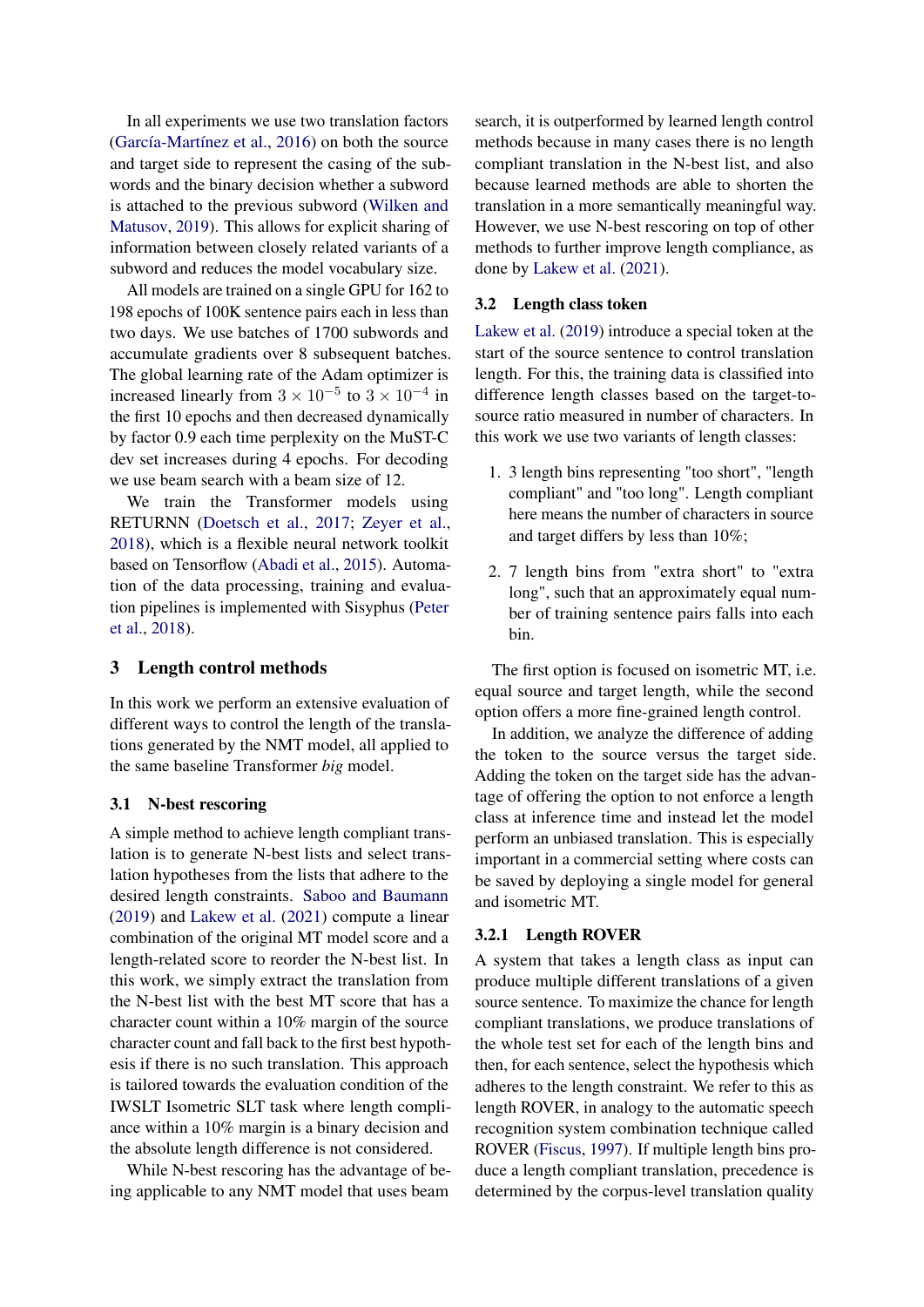scores for the different length bins. If no bin produces a length compliant translation the bin with the best corpus-level translation quality is used as fallback.

As we use a target-side length token, we can let the model predict the length token instead of forcing one. This usually leads to the best corpuslevel translation quality. We include this freely decoded translation in the length ROVER.

When applying the length ROVER to the 7-bin model, we exclude the bins corresponding to the longest and shortest translations as those rarely lead to length compliant translations but generally to degraded translation quality. The same is true for the "too short" and "too long" bins in the 3 bin model, which is why we do not use the length ROVER for this model.

# <span id="page-2-0"></span>3.3 Length encoding

We adopt length-difference positional encoding (LDPE) from [Takase and Okazaki](#page-8-9) [\(2019\)](#page-8-9). It replaces the positional encoding in the transformer decoder, which usually encodes the absolute target position, with a version that "counts down" from a desired output length  $L_{\text{forced}}$  to zero. At each decoding step the available remaining length is an input to the decoder and thus the model learns to stop at the right position. In training,  $L_{\rm forced}$  is usually set to the reference target length  $L_{\text{target}}$ , while at inference time it can be set as desired. For isometric MT, setting it to the source length  $L_{\text{forced}} = L_{\text{source}}$  is the natural choice.

The original work of [Takase and Okazaki](#page-8-9) [\(2019\)](#page-8-9) uses a character-level decoder, which means that the number of decoding steps equals the translation length, assuming the latter is measured in number of characters. Using subwords [\(Sennrich et al.,](#page-8-10) [2016\)](#page-8-10) as the output unit of the decoder is more common in state-of-the-art systems [\(Akhbardeh](#page-7-4) [et al.,](#page-7-4) [2021\)](#page-7-4). In this case, one can either encode the target length in terms of number of subword tokens [\(Liu et al.,](#page-8-11) [2020;](#page-8-11) [Niehues,](#page-8-12) [2020;](#page-8-12) [Buet and](#page-7-5) [Yvon,](#page-7-5) [2021\)](#page-7-5), or keep the character-level encoding which however requires subtracting the number of characters in the predicted subword token in each decoding step [\(Lakew et al.,](#page-8-7) [2019\)](#page-8-7). The former has the disadvantage that the number of subword tokens is a less direct measure of translation length, especially for the case of the IWSLT Isometric SLT task where length compliance is measured in terms of number of characters. The second option is more exact but arguably a bit more complex to implement. In this work we compare results for both methods.

In contrast to [\(Lakew et al.,](#page-8-7) [2019\)](#page-8-7) we do not combine standard token-level positional encoding and character-level length encoding, instead we only use the latter.

## <span id="page-2-1"></span>3.3.1 Length perturbation

For both the token-level and character-level version we add random noise to the encoded translation length  $L_{\text{forced}}$  during training [\(Oka et al.,](#page-8-13) [2020\)](#page-8-13). We find that this is necessary to make the model robust to the mismatch between training, where the target length is taken from a natural translation, and inference, where the enforced target length is a free parameter. Especially in the case of character-length encoding one cannot expect that a high-quality translation with a given exact character count exists. As opposed to [Oka et al.](#page-8-13) [\(2020\)](#page-8-13), who add a random integer to the token-level target length sampled from a fixed interval, e.g. [−4, 4], we chose a relative +/-10% interval:

$$
L_{\text{forced}} \sim U\left([0.9 \cdot L_{\text{target}}], [1.1 \cdot L_{\text{target}}]\right) (1)
$$

Here,  $U(n, m)$  denotes the discrete uniform distribution in the interval  $[n, m]$ , and  $\lvert \cdot \rvert$  denotes rounding to the nearest integer. This is in line with the +/-10% length compliance condition used in the evaluation. The length difference subtracted in each decoder step is left unaltered, which means counting down will stop at a value that in general is different from zero.

#### 3.3.2 Second-pass length correction

Length encoding as described above does not result in a length compliant translation in all cases. The reasons for this are: 1. general model imperfections, intensified by the small size of the training data in the constrained track; 2. the noise added to the target length in training (although it is within the "allowed" 10% range); 3. for the case of tokenlevel length encoding, an equal number of source and target tokens does not necessarily mean an equal number of characters.

We therefore perform a second decoding pass for those sentences where the first pass does not generate a length compliant translation. In this second pass, instead of attempting to enforce  $L_{\text{forced}} =$  $L_{\text{source}}$ , we make a correction by multiplying by the source-to-target ratio observed in the first pass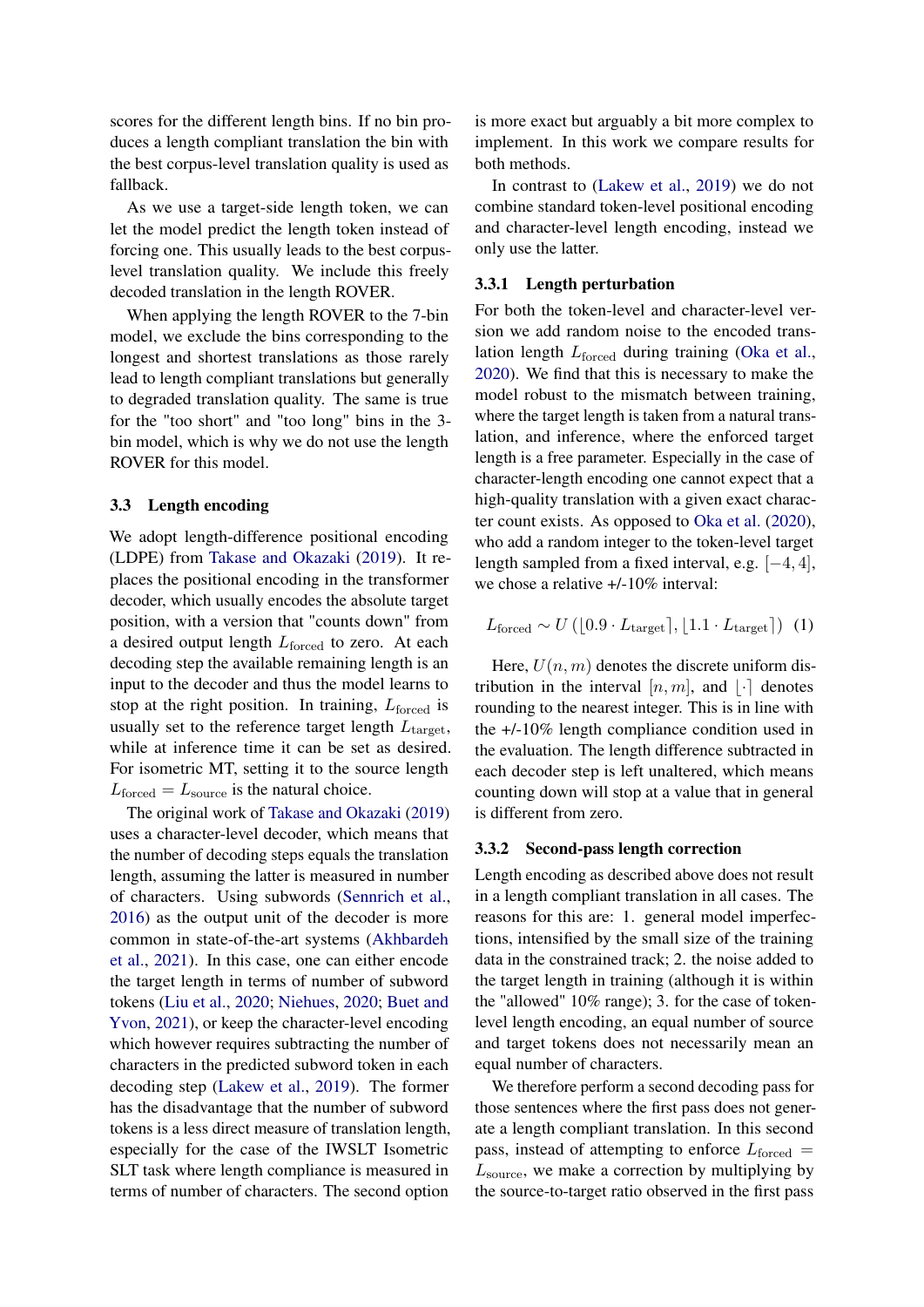(measured in tokens or characters, depending on the unit used for length encoding):

$$
L_{\text{forced}}^{2\text{-pass}} = \left[ L_{\text{source}} \cdot \frac{L_{\text{source}}}{L_{\text{target}}^{1\text{-pass}}} \right] \tag{2}
$$

 $L_{\text{target}}^{1-\text{pass}}$  is the first pass translation length,  $\lfloor \cdot \rceil$  denotes rounding. That way, an over-translation of factor  $r$  in the first pass will be counteracted by "aiming" at a translation length of  $1/r$  of the source length in the second pass.

This procedure could be applied iteratively, one could even run a grid search of many different values for  $L_{\text{forced}}$  until a length compliant translation is generated. We refrain from doing so as we find it to be impracticable in real-world applications.

# <span id="page-3-0"></span>4 Synthetic data

We expand the original MuST-C data with synthetic data of different types, all derived from the given MuST-C corpus.

First, we include a copy of the data $<sup>1</sup>$  $<sup>1</sup>$  $<sup>1</sup>$  in which</sup> two consecutive sentences from the same TED talk are concatenated into one. Since many segments in the original data are short, this helps to learn more in-context translations. Then, we also include a copy of the data where the English side is preprocessed by lowercasing, removing punctuation marks and replacing digits, monetary amounts and other entities with their spoken forms. This helps to adjust to the spoken style of TED talks and imperfections in the (manual) transcriptions of the training and evaluation data.

We also use 82K bilingual phrase pairs extracted from word-aligned MuST-C data, as described below, as training instances.

# <span id="page-3-2"></span>4.1 Word synonym replacement

To enrich the training data with more examples of length-compliant translations, we experiment with a novel technique of replacing a few randomly selected source (English) words in a given sentence pair with their synonyms which are shorter/longer in the number of characters, so that the resulting modified synthetic sentence is closer to being length compliant. Whereas in an unconstrained conditions the synonyms can come from WordNet or other sources, in the constrained track we rely on synonyms extracted from a bilingual lexicon. The

replacement of a source word with a synonym in a given sentence pair happens only if it is aligned to a target word, for which another word translation exists in the bilingual lexicon.

The word alignment and bilingual word lexicon extraction is performed on the lowercased MuST-C corpus itself using FastAlign [\(Dyer et al.,](#page-8-14) [2013\)](#page-8-14). The bilingual lexicon is filtered to contain entries with the costs (negative log of the word-level translation probability) of 50 or lower.

We apply the synonym replacements only to sentence pairs for which the target sentence is not length-compliant with the source. We first generate multiple versions of modified source sentences for these data, which all differ in the choice of randomly selected words that are to be replaced with synonyms and in the actual synonyms selected for replacement (also at random). Each word in a sentence has a 0.5 chance of being considered for replacement (regardless of whether it has synonyms as defined above or not), and the replacement is done with (at most) one of 3 synonym candidates with the highest lexicon probability which have fewer or more characters than the word being replaced, depending on whether the length of the original sentence was too long or too short.

From the resulting data (ca. 1M sentences), we keep only those modified source sentences for which the BERT F1 score [\(Zhang et al.,](#page-9-2) [2020\)](#page-9-2) with respect to the original (unmodified) source sentence is 0.94 or higher. In this way we try to make sure that the meaning of the modified source sentence stays very close to the original meaning. This way, only 192K sentences are kept, which are then paired with the original target (German) sentences to form a synthetic synonym replacement parallel corpus.

#### 4.2 Back-translated data

We train the reverse, German-to-English system with 7 length bins and source length token as described in Section [3](#page-1-0) using the same architecture and settings as for the English-to-German system. We then use this system to translate the MuST-C corpus from German to English, generating 7 translations of each sentence for each of the 7 bins. From these data, we keep all back-translations which make the corresponding German sentence length-compliant. This resulted in a back-translated corpus of 172K sentence pairs.

<span id="page-3-1"></span><sup>&</sup>lt;sup>1</sup>Including, if applicable, the synthetic data described below.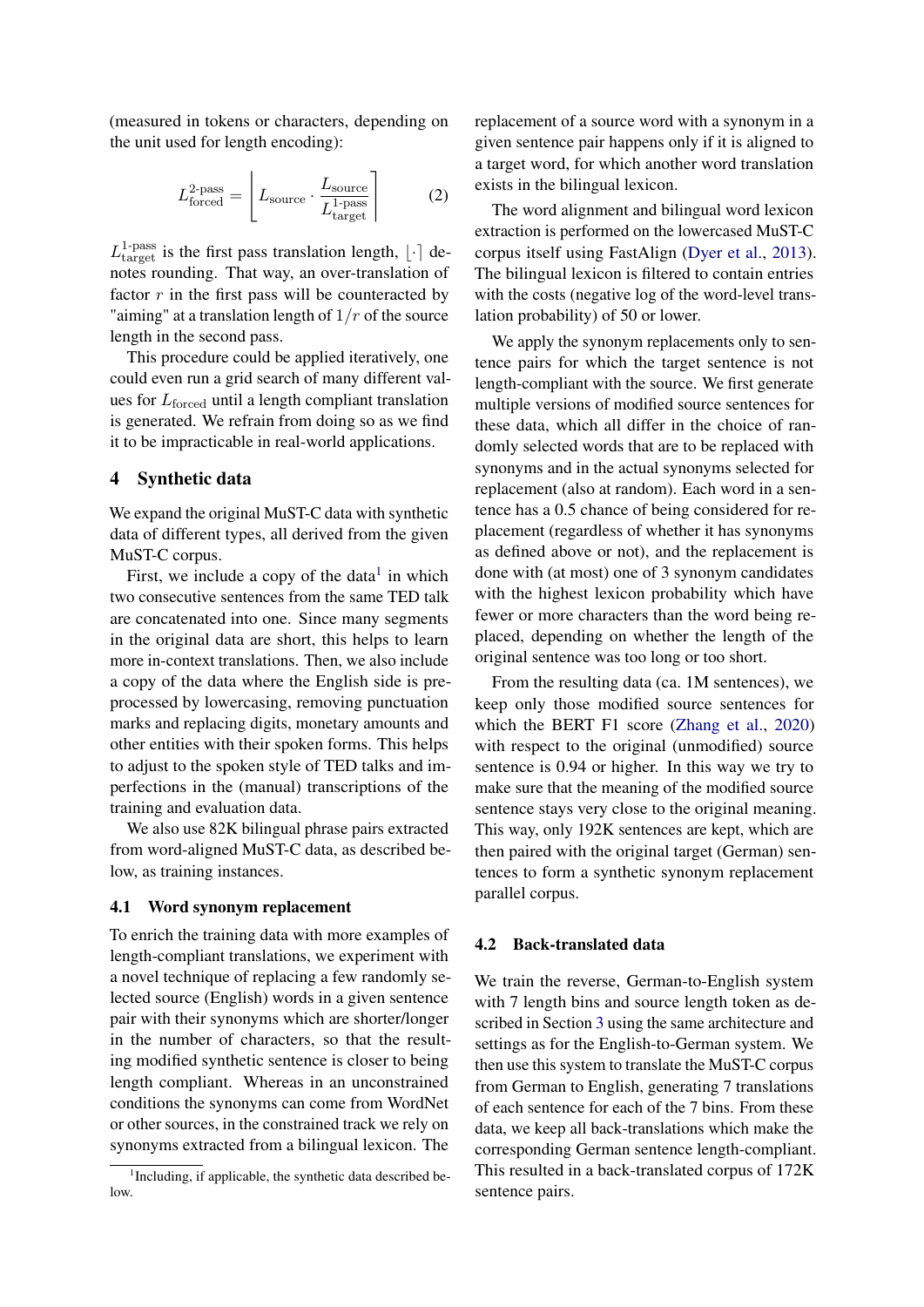<span id="page-4-1"></span>

|                |                                     | tst-COMMON v2 |             |       | blind test  |             |       |
|----------------|-------------------------------------|---------------|-------------|-------|-------------|-------------|-------|
| #              |                                     | <b>BLEU</b>   | <b>BERT</b> | LC    | <b>BLEU</b> | <b>BERT</b> | LC    |
| $\overline{0}$ | <b>baseline</b> (no length control) | 32.0          | 84.00       | 44.03 | 19.2        | 77.94       | 45.50 |
| 1              | source-side token, 3 bins           | 31.3          | 83.94       | 51.59 | 20.6        | 78.40       | 62.50 |
| $\overline{2}$ | $+$ N-best rescoring                | 30.5          | 83.60       | 78.41 | 20.1        | 77.78       | 81.50 |
| $\overline{3}$ | target-side token, 3 bins           | 31.4          | 83.88       | 50.12 | 19.7        | 78.37       | 53.50 |
| $\overline{4}$ | $+$ N-best rescoring                | 30.7          | 83.58       | 77.40 | 18.3        | 77.43       | 82.50 |
|                | target-side token, 7 bins           |               |             |       |             |             |       |
| 5              | predicted token (no length control) | 32.0          | 84.00       | 45.23 | 18.3        | 77.55       | 46.50 |
| 6              | $+$ N-best rescoring                | 31.1          | 83.75       | 71.20 | 18.9        | 77.38       | 72.50 |
| 7              | M token                             | 31.7          | 83.99       | 49.19 | 19.1        | 78.24       | 56.00 |
| 8              | $+$ N-best rescoring                | 31.0          | 83.74       | 76.39 | 18.6        | 77.68       | 81.00 |
| 9              | S token                             | 30.5          | 83.73       | 62.95 | 18.9        | 78.05       | 59.00 |
| 10             | $+$ N-best rescoring                | 29.8          | 83.38       | 87.64 | 18.9        | 77.52       | 85.50 |
| 11             | XS token                            | 28.1          | 83.09       | 72.13 | 18.2        | 77.81       | 68.00 |
| 12             | $+$ N-best rescoring                | 27.8          | 82.91       | 92.21 | 17.8        | 77.32       | 90.00 |
| 13             | ROVER over XS to XL                 | 29.0          | 83.35       | 80.66 | 17.5        | 77.59       | 76.50 |
| 14             | $+$ N-best rescoring                | 28.0          | 82.94       | 94.19 | 17.6        | 77.09       | 93.00 |
| 15             | ROVER over S to L                   | 31.1          | 83.83       | 66.90 | 18.2        | 77.76       | 65.50 |
| 16             | + N-best rescoring                  | 30.0          | 83.38       | 88.57 | 18.7        | 77.32       | 86.50 |
| 17             | length encoding (tokens)            | 31.5          | 83.91       | 48.57 | 19.6        | 77.45       | 55.50 |
| 18             | + 2-pass length correction          | 30.0          | 83.42       | 68.14 | 19.5        | 77.75       | 75.50 |
| 19             | $+$ N-best rescoring                | 30.9          | 83.66       | 72.36 | 19.3        | 77.47       | 80.50 |
| 20             | + 2-pass length correction          | 29.5          | 83.12       | 88.41 | 19.0        | 76.95       | 92.00 |
| 21             | length encoding (characters)        | 30.7          | 83.57       | 63.64 | 20.1        | 78.27       | 73.00 |
| 22             | + 2-pass length correction          | 29.3          | 82.89       | 89.50 | 19.2        | 77.55       | 90.50 |
| 23             | $+$ N-best rescoring                | 30.0          | 83.24       | 88.10 | 19.2        | 77.22       | 95.50 |
| 24             | + 2-pass length correction          | 29.2          | 82.76       | 98.14 | 18.8        | 76.80       | 98.00 |

Table 1: English→German translation results for MuST-C tst-COMMON and the IWSLT 2022 Isomtetric SLT blind test. All values in  $\%$ . LC = length compliance within 10% in number of characters. All systems are based on the same Transformer *big* model. Length bins of the 7-bin system are referred to as XXS, XS, S, M, L, XL and XXL from short to long. For explanation of N-best rescoring, ROVER, and 2-pass length correction refer to Section [3.](#page-1-0)

## 4.3 Forward-translated data

In addition to back-translated data, we also augmented our training corpus with forward-translated data. For this, we generated translations using our English-to-German system with 7 length bins and a source length token for each of the length classes. Then, we kept only those translations which turned out to be length-compliant with the corresponding source sentence. The resulting synthetic corpus has 213K sentence pairs.

# <span id="page-4-0"></span>5 Experimental results

Table [1](#page-4-1) presents results for all length control methods explored in this work. We evaluate on MuST-C tst-COMMON  $v2^2$  $v2^2$  $v2^2$  and the blind test set provided by the shared task organizers using the official scor-ing script<sup>[3](#page-4-3)</sup>. As a measure of MT quality it computes BLEU [\(Papineni et al.,](#page-8-15) [2002;](#page-8-15) [Post,](#page-8-16) [2018\)](#page-8-16) and BERT F1 score [\(Zhang et al.,](#page-9-2) [2020\)](#page-9-2). Length

compliance (LC) is calculated as the proportion of translations that have a character count which differs by 10% or less from the number of characters in the source sentence. For this, spaces are not counted and sentences with less than 10 characters are ignored. References for the blind test set were made available only after development of the systems. Line 0 in Table [1](#page-4-1) corresponds to a system trained without any of the length control methods from Section [3.](#page-1-0) All systems use all synthetic data as described in Section [4](#page-3-0) if not stated otherwise.

# 5.1 Length token systems

Rows 1 to 4 of Table [1](#page-4-1) show results for the 3-bin length token systems. The "length compliant" bin is used for all translations. (When used on the target side it is enforced as the first decoding step.) Overall, we observe no major differences between a source-side and target-side length token in both LC and MT quality scores. Synthetic data and selection of the length bin alone leads to length compliant translations in about 50% of cases (rows 1 and 3). This shows that the model has to compromise between translation quality and length and

<span id="page-4-2"></span> $2$ The official evaluation uses tst-COMMON v1. Differences in metric scores are minor though.

<span id="page-4-3"></span><sup>&</sup>lt;sup>3</sup>Blind test set and scoring script are published under [https://github.com/amazon-research/](https://github.com/amazon-research/isometric-slt) [isometric-slt](https://github.com/amazon-research/isometric-slt).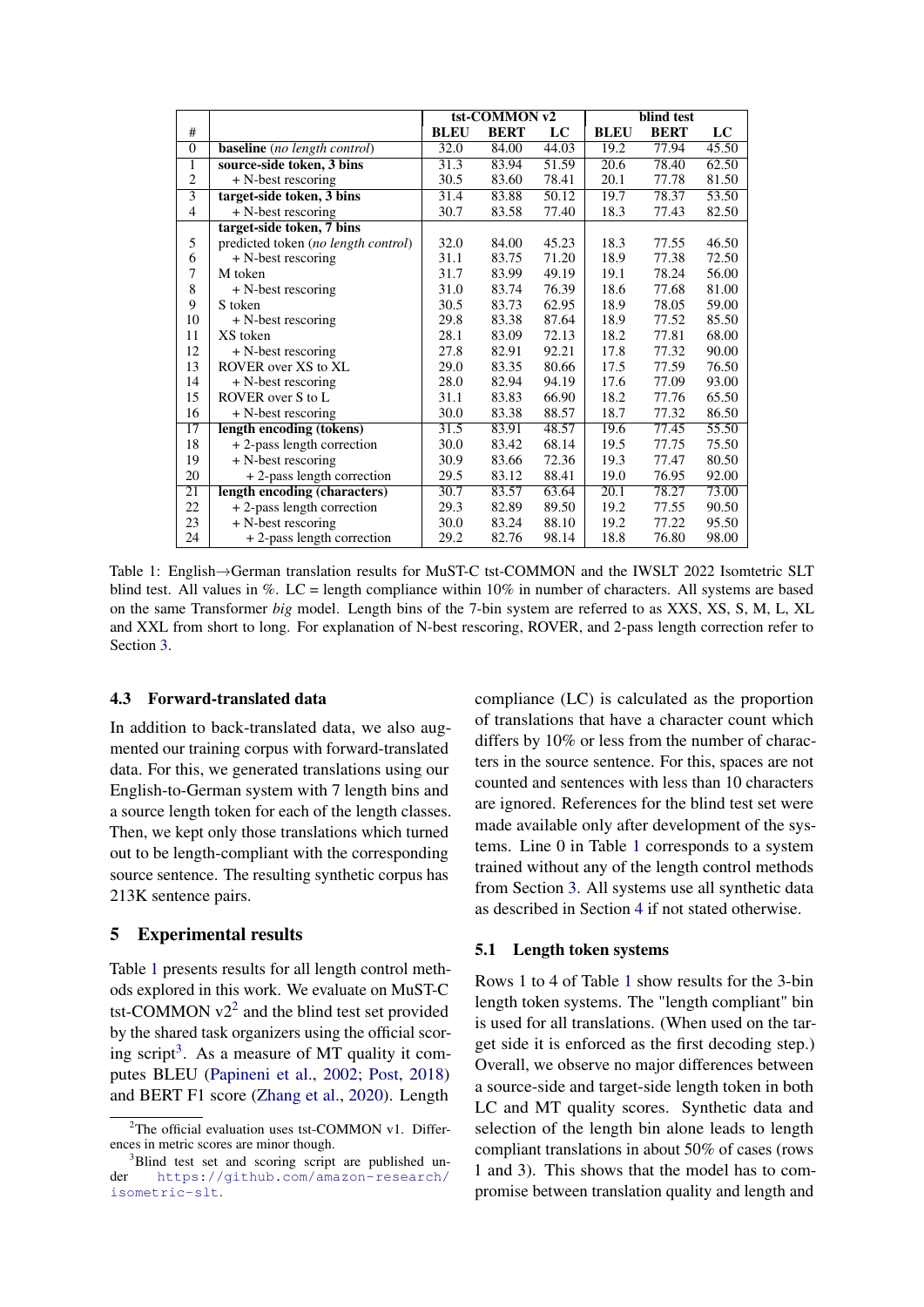that a length token is not a strong enough signal to enforce the corresponding length class in all cases. N-best rescoring, i.e. selection of a length compliant translation from the beam search output of size 12, can improve LC to 78% on tst-COMMON but comes at the cost of a loss in translation quality by 0.8% BLEU and 0.3% BERTScore absolute.

The 7-bin system shown in rows 5 to 16 offers a greater variety of trade-off points. We refer to the 7 length bins with size labels from "XXS" to "XXL". The target-to-source ratio boundaries for equally sized bins in terms of training examples are computed to be 0.90, 0.98, 1.02, 1.06, 1.10, and 1.23. This means the desired 1.0 ratio for isometric MT falls into the "S" bin.

Row 5 shows the scores achieved when not forcing any length token. This configuration leads to the same quality on tst-COMMON as the baseline system, namely 32.0% BLEU and 84.0% BERTScore. This indicates that the model is able to predict the right length class corresponding to an unbiased translation. Setting the length token to either "M", "S" or "XS" offers different trade-offs between translation quality and length compliance. Interestingly, the "XS" class has a higher LC than the class "S" which should represent translations with a target-to-source ratio closer to 1. Again, this shows that the effect of length tokens is in conflict with general translation quality, which is optimal when not skipping any information present in the source. A more extreme length class has to be chosen to achieve the desired amount of compression. In all cases N-best rescoring has the same effect as observed for the 3-bin systems, namely a higher LC at the cost of worse translation quality. All length classes not shown in the table lead to either clearly worse LC or quality scores.

The outputs for different length tokens, possibly after N-best rescoring, can be combined with the length ROVER. As mentioned in Section [3.2.1,](#page-1-1) we exclude the extreme length classes. We consider two variants: excluding the bins with shortest and longest translations, or excluding the *two* shortest and longest. As expected, both variants lead to more length compliant translations in the combined output. However, they provide different trade-offs: while the first variant (rows 13, 14) can achieve 94% length compliance on tst-COMMON, translation quality drops to similarly low values as observed for the "XS" length class. The second variant is more conservative and achieves only 89%

length compliance, but preserves higher BLEU and BERT scores.

# 5.2 Length encoding systems

Rows 17 to 24 of Table [1](#page-4-1) show the results of systems trained with length encoding as described in Section [3.3.](#page-2-0) They are also trained using 3 length bins and a "length compliant" token is forced on the target side, we however observe no significant differences to not using the token.

Using the source length as input to the decoder  $(L_{\text{forced}} = L_{\text{source}})$ , the token-level length encoding model (row 17) does not achieve a higher LC value than the length token systems (49%), while the model with character-level length encoding (row 21) is able to produce compliant translations in 64% of the cases. Doing a length-corrected second decoding pass is very effective for both systems. This shows that the decoder input  $L_{\rm forced}$  has a strong impact on the model output, however has to be adjusted to get the desired output length. In Section [3.3.1](#page-2-1) we give explanations for such imperfections. In addition, similar to the case of length tokens, we attribute this to the fact that in training the desired length is always conform with the reference translation, while at inference time the model often has to compress its output to fulfill the length constraints, which might require a more extreme value for the targeted length  $L_{\text{forced}}$ .

N-best rescoring can be applied on top to achieve a further large increase in length compliance<sup>[4](#page-5-0)</sup>. This indicates that there is length variety in the N-best list that at least in part can be attributed to the noise added through length perturbation (Section [3.3.1\)](#page-2-1). The resulting character-level length encoding system in row 24 achieves the overall best length compliance value of 98.14%.

#### 5.3 System selection

To select systems for our submission, in Figure [1](#page-6-0) we visualize the inherent trade-off between length compliance and translation quality for the systems from Table [1.](#page-4-1) We look at BERT scores as they were announced to be the main MT quality metric for the evaluation. We chose system 16, the 7-bin length token system using the length ROVER, as our primary submission. As contrastive submissions we include systems 2 (3 length bins using source-side token), 14 (ROVER variation of the

<span id="page-5-0"></span><sup>&</sup>lt;sup>4</sup>First-best translation length of first pass is used for length correction, N-best rescoring only applied in the second pass.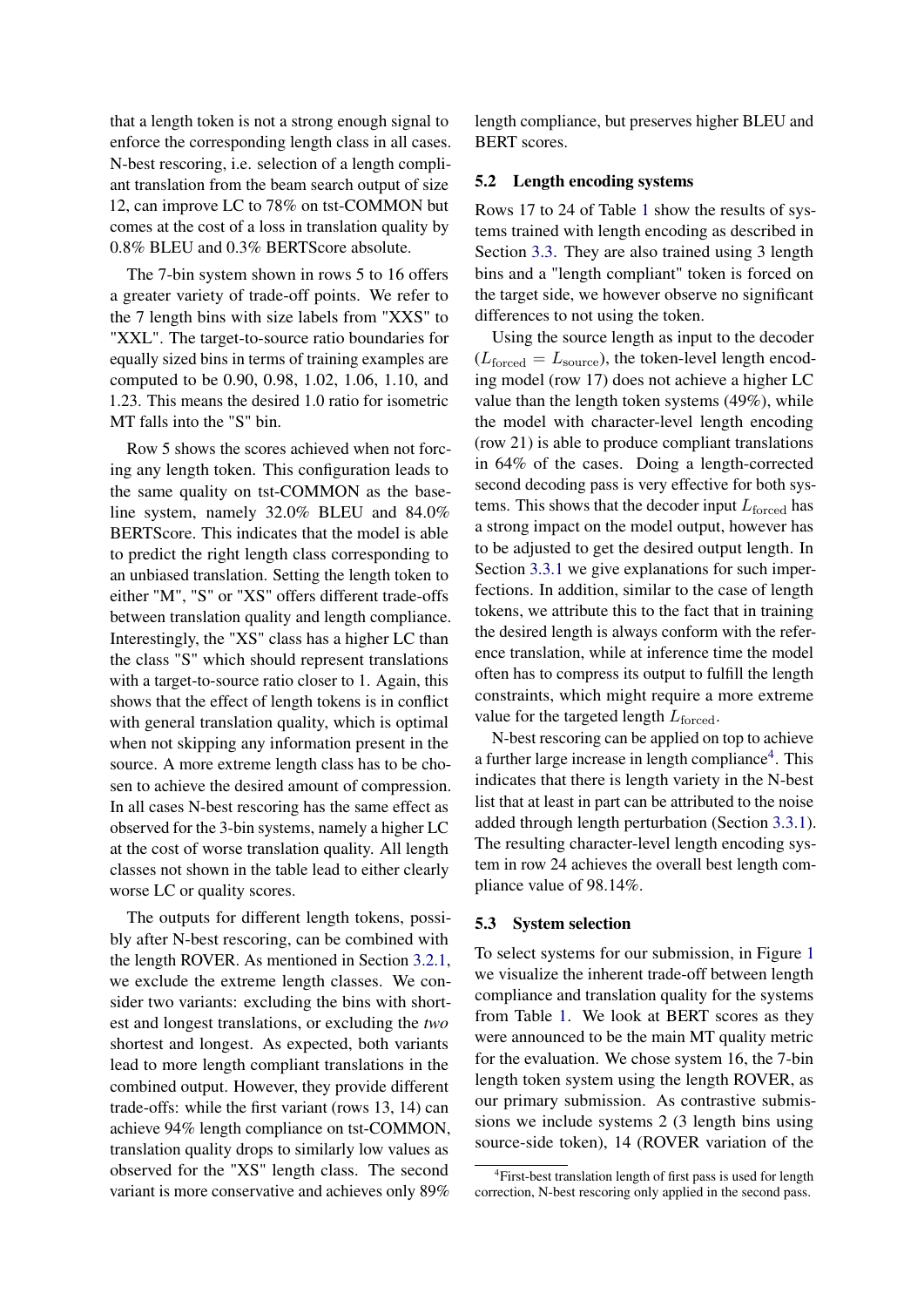<span id="page-6-0"></span>

BERT Figure 1: Visualization of length compliance (LC) vs. BERTScore trade-offs on MuST-C tst-COMMON for systems taken from Table [1.](#page-4-1) Data point labels are the row numbers (#) from Table [1.](#page-4-1) Submitted systems are labeled in bold blue.

primary submission) and 24 (character-level length encoding with second-pass length correction). All submissions use N-best rescoring. As it can be seen, the different length control methods are all able to provide useful trade-off points. While only length encoding can achieve a near perfect length compliance, length token-based methods can offer a good compromise that preserves more of the baseline MT performance.

# 5.4 Ablation study

For a selected subset of the systems we show the contribution of the most important types of synthetic data used in our systems (Section [4\)](#page-3-0), as well as the effect of length perturbation (Section [3.3.1\)](#page-2-1).

# 5.4.1 Effect of synthetic data

Comparison of the first two rows of Table [2](#page-7-6) shows that taking away synthetic data created using word synonym replacement (Section [4.1\)](#page-3-2) from the 7-bin length token system causes a slight degradation of the BLEU score and no significant change of BERT and length compliance score on tst-COMMON. We consistently observe the same tendencies when taking other configurations of the 7-bin system from Table [1](#page-4-1) as baseline (not shown here). This indicates that synonym replacement has some positive effect on MT quality as a data augmentation method, but fails to lead to the desired effect of improved length compliance. This could also in part be explained by the fact that in our experiment setting, removing synonym data resulted in the increased relative proportion of length-compliant back- and forwardtranslated data.

Removing also the back- and forward-translated data from training leads to a consistent drop in all quality metrics on tst-COMMON. In particular, length compliance becomes worse, even in the considered case that uses the length ROVER and Nbest rescoring. When training the length-unbiased system of row 5, Table [1](#page-4-1) without synthetic data LC even drops from 45.27 to 30.70 (not shown in Table [2\)](#page-7-6). This shows that length-compliant backand forward-translated data clearly has the desired effect of learning isometric translation and it is still noticeable when combined with other length control methods. Also for the length encoding model (row 8) we observe a similar positive effect of the synthetic data, despite the translation length being predominantly determined by the length value fed into the decoder.

On the blind test set we observe contradicting results. For this we can provide no better explanation than referring to statistical randomness. In Table [1](#page-4-1) one can see that ranking of independently trained neural models (e.g. rows 1, 3, 5, 17 and 21) disagrees on the two test sets, which we attribute to the small size of 200 lines of the blind test set. In fact, according to paired bootstrap resampling computed with SacreBLEU [\(Post,](#page-8-16) [2018\)](#page-8-16), the large difference of 1.3 BLEU between row 1 and 2 of Ta-ble [2](#page-7-6) is not statistically significant with  $p < 0.05$ . and the 95% confidence interval of row 1 is 2.8 BLEU.

#### 5.4.2 Effect of length perturbation

Without length perturbation the character-level length encoding model is able to produce length compliant translations in almost all cases, as can be seen in Row 7 of Table [2,](#page-7-6) without the need for subsequent steps like N-best rescoring or second-pass length correction. This however comes at the cost of a severe drop in translation quality as measured in both BLEU and BERTScore. When comparing to row 24 of Table [1](#page-4-1) it is apparent that the system trained with length perturbation and using the above-mentioned methods can achieve a similar high level of length compliance while offering a better translation quality by 2.6% BLEU and 1.1% BERT F1 score absolute.

A similar drop in translation quality due to lack of length perturbation can be observed for the case of token-level length encoding comparing rows 4 and 5 of Table [2.](#page-7-6) The gain in LC from training without noise is outperformed by the combination of N-best rescoring and second-pass length correction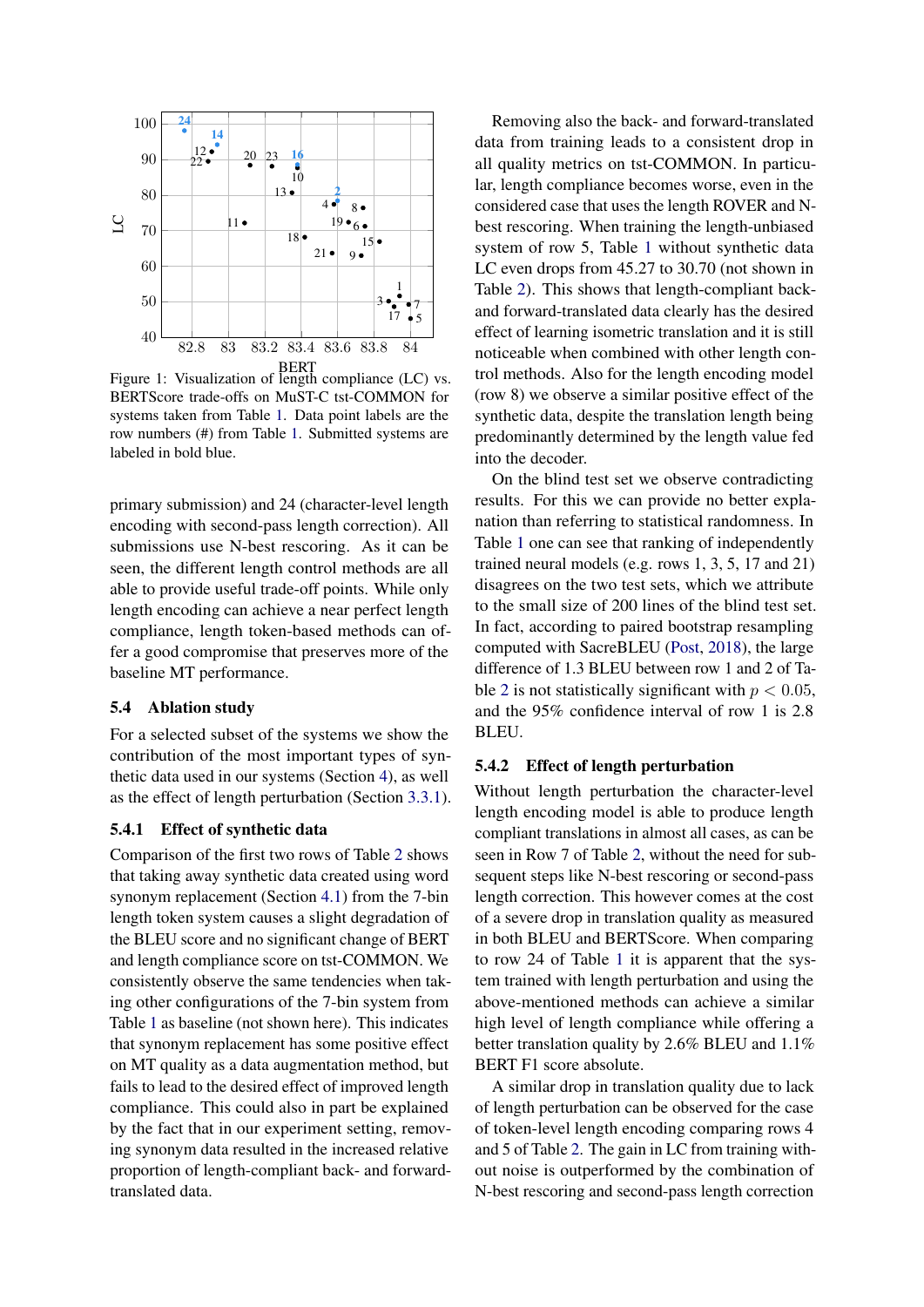<span id="page-7-6"></span>

|                |                                | tst-COMMON v2 |             |       | blind test  |             |       |  |
|----------------|--------------------------------|---------------|-------------|-------|-------------|-------------|-------|--|
| #              |                                | <b>BLEU</b>   | <b>BERT</b> | LC    | <b>BLEU</b> | <b>BERT</b> | LC    |  |
|                | target-side token, 7 bins      |               |             |       |             |             |       |  |
| 1              | Row 16. Table 1                | 30.0          | 83.38       | 88.57 | 18.7        | 77.32       | 86.50 |  |
| $\overline{c}$ | + no synonym replacement       | 29.6          | 83.41       | 88.41 | 20.0        | 77.58       | 88.50 |  |
| 3              | + no back-/forward-translation | 29.5          | 83.20       | 87.48 | 19.5        | 77.49       | 87.50 |  |
|                | length encoding (tokens)       |               |             |       |             |             |       |  |
| 4              | Row 19. Table 1                | 30.9          | 83.66       | 72.36 | 19.3        | 77.47       | 80.50 |  |
| 5              | + no length perturbation       | 28.6          | 82.32       | 76.12 | 18.3        | 74.51       | 81.00 |  |
|                | length encoding (characters)   |               |             |       |             |             |       |  |
| 6              | Row 21, Table 1                | 30.7          | 83.57       | 63.64 | 20.1        | 78.27       | 73.00 |  |
|                | + no length perturbation       | 26.6          | 81.66       | 98.26 | 18.4        | 76.07       | 99.00 |  |
|                | + no synonyms replacement,     |               |             |       |             |             |       |  |
| 8              | no back-/forward-translation   | 30.0          | 83.37       | 61.94 | 19.8        | 77.86       | 75.50 |  |

Table 2: Ablation study results. All values in %.

applied to the baseline system (row 20, Table [1\)](#page-4-1). Notably, even without noise in training token-level length encoding does not surpass a length compliance value of 80%. This shows that the number of subwords is not accurate enough as a measure of length when targeting a precise character count.

# <span id="page-7-1"></span>6 Conclusion

In this paper, we described AppTek's neural MT system with length control that we submitted to the IWSLT 2022 Isometric Spoken Translation Evaluation. We showed that by using length-compliant synthetic data, as well as encoding the desired translation length in various ways, we can significantly increase the length compliance score, while at the same time limiting the loss of information as reflected in only slightly lower BERT scores. As one of the best methods for real-time production settings not involving system combination, N-best list rescoring or 2-pass search, the modified positional encoding that counts the desired length in characters achieves the best quality/length compliance trade-off in our experiments. We attribute this to more fine-grained length control capabilities of this system as compared to systems that use source-side or target-side length pseudo-tokens.

# References

<span id="page-7-3"></span>Martín Abadi, Ashish Agarwal, Paul Barham, Eugene Brevdo, Zhifeng Chen, Craig Citro, Greg S. Corrado, Andy Davis, Jeffrey Dean, Matthieu Devin, Sanjay Ghemawat, Ian Goodfellow, Andrew Harp, Geoffrey Irving, Michael Isard, Yangqing Jia, Rafal Jozefowicz, Lukasz Kaiser, Manjunath Kudlur, Josh Levenberg, Dandelion Mané, Rajat Monga, Sherry Moore, Derek Murray, Chris Olah, Mike Schuster, Jonathon Shlens, Benoit Steiner, Ilya Sutskever, Kunal Talwar, Paul Tucker, Vincent Vanhoucke, Vijay Vasudevan, Fernanda Viégas, Oriol Vinyals, Pete Warden, Martin Wattenberg, Martin Wicke, Yuan Yu, and Xiaoqiang Zheng. 2015. [TensorFlow: Large-scale ma](https://www.tensorflow.org/)[chine learning on heterogeneous systems.](https://www.tensorflow.org/) Software available from tensorflow.org.

- <span id="page-7-4"></span>Farhad Akhbardeh, Arkady Arkhangorodsky, Magdalena Biesialska, Ondřej Bojar, Rajen Chatterjee, Vishrav Chaudhary, Marta R. Costa-jussa, Cristina España-Bonet, Angela Fan, Christian Federmann, Markus Freitag, Yvette Graham, Roman Grundkiewicz, Barry Haddow, Leonie Harter, Kenneth Heafield, Christopher Homan, Matthias Huck, Kwabena Amponsah-Kaakyire, Jungo Kasai, Daniel Khashabi, Kevin Knight, Tom Kocmi, Philipp Koehn, Nicholas Lourie, Christof Monz, Makoto Morishita, Masaaki Nagata, Ajay Nagesh, Toshiaki Nakazawa, Matteo Negri, Santanu Pal, Allahsera Auguste Tapo, Marco Turchi, Valentin Vydrin, and Marcos Zampieri. 2021. [Findings of the](https://aclanthology.org/2021.wmt-1.1) [2021 conference on machine translation \(WMT21\).](https://aclanthology.org/2021.wmt-1.1) In *Proceedings of the Sixth Conference on Machine Translation*, pages 1–88, Online. Association for Computational Linguistics.
- <span id="page-7-0"></span>Antonios Anastasopoulos, Luisa Bentivogli, Marcely Z. Boito, Ondřej Bojar, Roldano Cattoni, Anna Currey, Georgiana Dinu, Kevin Duh, Maha Elbayad, Marcello Federico, Christian Federmann, Hongyu Gong, Roman Grundkiewicz, Barry Haddow, Benjamin Hsu, Dávid Javorský, Věra Kloudová, Surafel M. Lakew, Xutai Ma, Prashant Mathur, Paul McNamee, Kenton Murray, Maria Nădejde, Satoshi Nakamura, Matteo Negri, Jan Niehues, Xing Niu, Juan Pino, Elizabeth Salesky, Jiatong Shi, Sebastian Stüker, Katsuhito Sudoh, Marco Turchi, Yogesh Virkar, Alex Waibel, Changhan Wang, and Shinji Watanabe. 2022. FINDINGS OF THE IWSLT 2022 EVALUA-TION CAMPAIGN. In *Proceedings of the 19th International Conference on Spoken Language Translation (IWSLT 2022)*, Dublin, Ireland. Association for Computational Linguistics.
- <span id="page-7-5"></span>François Buet and François Yvon. 2021. [Toward genre](https://www.isca-speech.org/archive/pdfs/interspeech_2021/buet21_interspeech.pdf) [adapted closed captioning.](https://www.isca-speech.org/archive/pdfs/interspeech_2021/buet21_interspeech.pdf) In *Interspeech 2021*, pages 4403–4407. ISCA.
- <span id="page-7-2"></span>Mattia A Di Gangi, Roldano Cattoni, Luisa Bentivogli, Matteo Negri, and Marco Turchi. 2019. [Must-c: a](https://aclanthology.org/N19-1202/)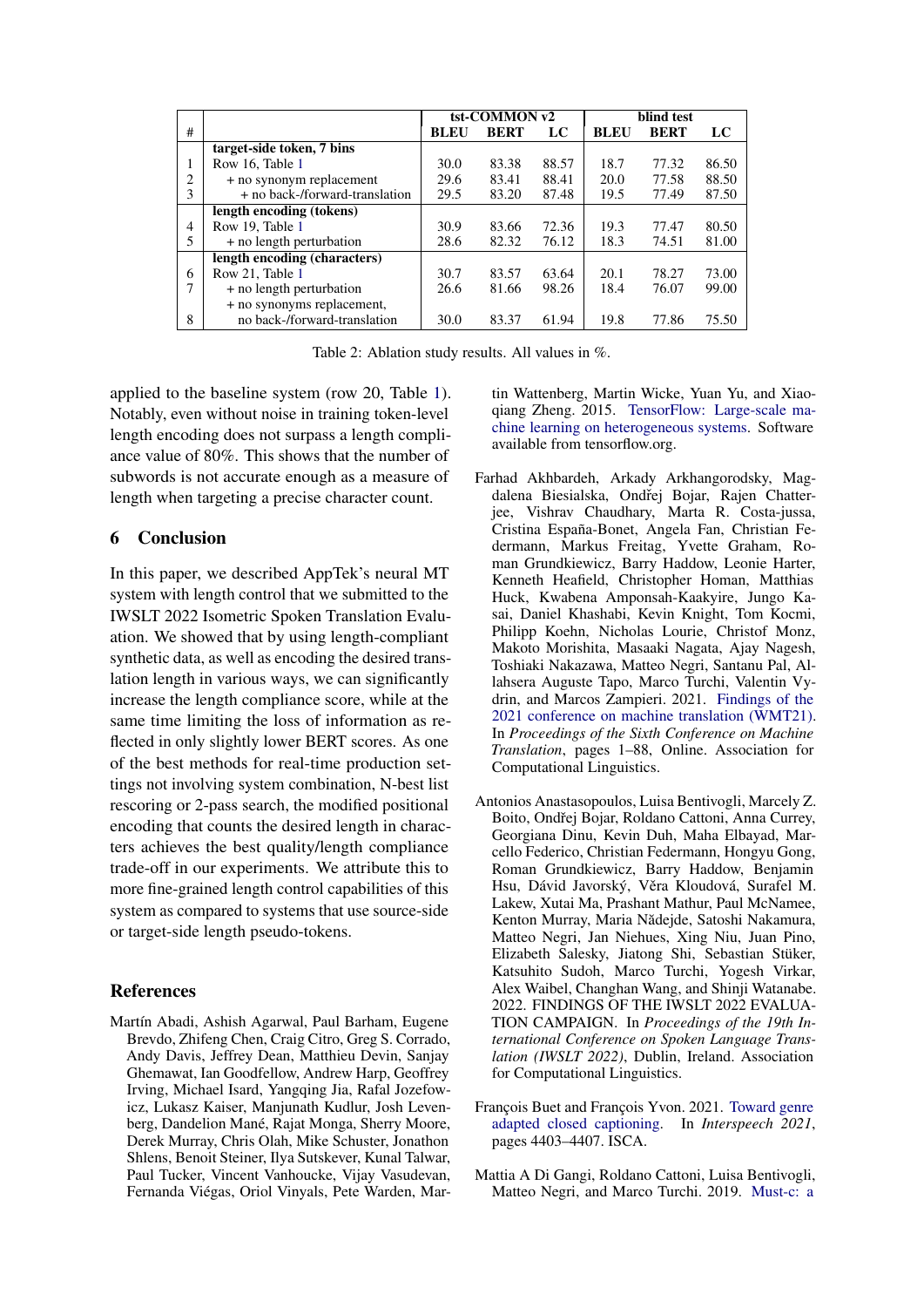[multilingual speech translation corpus.](https://aclanthology.org/N19-1202/) In *Proceedings of the 2019 Conference of the North American Chapter of the Association for Computational Linguistics: Human Language Technologies, Volume 1 (Long and Short Papers)*, pages 2012–2017.

- <span id="page-8-3"></span>Patrick Doetsch, Albert Zeyer, Paul Voigtlaender, Ilia Kulikov, Ralf Schlüter, and Hermann Ney. 2017. [Returnn: The rwth extensible training](http://web-info8.informatik.rwth-aachen.de/media/papers/0005345.pdf) [framework for universal recurrent neural networks.](http://web-info8.informatik.rwth-aachen.de/media/papers/0005345.pdf) In *2017 IEEE International Conference on Acoustics, Speech and Signal Processing (ICASSP)*, pages 5345–5349. IEEE.
- <span id="page-8-14"></span>Chris Dyer, Victor Chahuneau, and Noah A. Smith. 2013. [A simple, fast, and effective reparameter](https://aclanthology.org/N13-1073)[ization of IBM model 2.](https://aclanthology.org/N13-1073) In *Proceedings of the 2013 Conference of the North American Chapter of the Association for Computational Linguistics: Human Language Technologies*, pages 644–648, Atlanta, Georgia. Association for Computational Linguistics.
- <span id="page-8-8"></span>J.G. Fiscus. 1997. [A post-processing system to yield](https://doi.org/10.1109/ASRU.1997.659110) [reduced word error rates: Recognizer output voting](https://doi.org/10.1109/ASRU.1997.659110) [error reduction \(rover\).](https://doi.org/10.1109/ASRU.1997.659110) In *1997 IEEE Workshop on Automatic Speech Recognition and Understanding Proceedings*, pages 347–354.
- <span id="page-8-2"></span>Mercedes García-Martínez, Loïc Barrault, and Fethi Bougares. 2016. [Factored neural machine transla](https://aclanthology.org/2016.iwslt-1.3)[tion architectures.](https://aclanthology.org/2016.iwslt-1.3) In *Proceedings of the 13th International Conference on Spoken Language Translation*, Seattle, Washington D.C. International Workshop on Spoken Language Translation.
- <span id="page-8-0"></span>Taku Kudo and John Richardson. 2018. [SentencePiece:](https://doi.org/10.18653/v1/D18-2012) [A simple and language independent subword tok](https://doi.org/10.18653/v1/D18-2012)[enizer and detokenizer for neural text processing.](https://doi.org/10.18653/v1/D18-2012) In *Proceedings of the 2018 Conference on Empirical Methods in Natural Language Processing: System Demonstrations*, pages 66–71, Brussels, Belgium. Association for Computational Linguistics.
- <span id="page-8-6"></span>Surafel M Lakew, Marcello Federico, Yue Wang, Cuong Hoang, Yogesh Virkar, Roberto Barra-Chicote, and Robert Enyedi. 2021. [Machine](https://arxiv.org/pdf/2110.03847.pdf) [translation verbosity control for automatic dubbing.](https://arxiv.org/pdf/2110.03847.pdf) In *ICASSP 2021-2021 IEEE International Conference on Acoustics, Speech and Signal Processing (ICASSP)*, pages 7538–7542. IEEE.
- <span id="page-8-7"></span>Surafel Melaku Lakew, Mattia Di Gangi, and Marcello Federico. 2019. [Controlling the output length of](https://aclanthology.org/2019.iwslt-1.31) [neural machine translation.](https://aclanthology.org/2019.iwslt-1.31) In *Proceedings of the 16th International Conference on Spoken Language Translation*, Hong Kong. Association for Computational Linguistics.
- <span id="page-8-11"></span>Danni Liu, Jan Niehues, and Gerasimos Spanakis. 2020. [Adapting end-to-end speech recognition for](https://doi.org/10.18653/v1/2020.iwslt-1.30) [readable subtitles.](https://doi.org/10.18653/v1/2020.iwslt-1.30) In *Proceedings of the 17th International Conference on Spoken Language Translation*, pages 247–256, Online. Association for Computational Linguistics.
- <span id="page-8-12"></span>Jan Niehues. 2020. [Machine translation with unsu](https://aclanthology.org/2020.amta-research.3)[pervised length-constraints.](https://aclanthology.org/2020.amta-research.3) In *Proceedings of the 14th Conference of the Association for Machine Translation in the Americas (Volume 1: Research Track)*, pages 21–35, Virtual. Association for Machine Translation in the Americas.
- <span id="page-8-13"></span>Yui Oka, Katsuki Chousa, Katsuhito Sudoh, and Satoshi Nakamura. 2020. [length constraints into transformer with length](https://doi.org/10.18653/v1/2020.coling-main.319)[aware positional encodings.](https://doi.org/10.18653/v1/2020.coling-main.319) In *Proceedings of the 28th International Conference on Computational Linguistics*, pages 3580–3585, Barcelona, Spain (Online). International Committee on Computational Linguistics.
- <span id="page-8-15"></span>Kishore Papineni, Salim Roukos, Todd Ward, and Wei-Jing Zhu. 2002. [Bleu: a method for automatic eval](https://doi.org/10.3115/1073083.1073135)[uation of machine translation.](https://doi.org/10.3115/1073083.1073135) In *Proceedings of the 40th Annual Meeting of the Association for Computational Linguistics*, pages 311–318, Philadelphia, Pennsylvania, USA. Association for Computational Linguistics.
- <span id="page-8-4"></span>Jan-Thorsten Peter, Eugen Beck, and Hermann Ney. 2018. [Sisyphus, a workflow manager designed for](https://doi.org/10.18653/v1/D18-2015) [machine translation and automatic speech recogni](https://doi.org/10.18653/v1/D18-2015)[tion.](https://doi.org/10.18653/v1/D18-2015) In *Proceedings of the 2018 Conference on Empirical Methods in Natural Language Processing: System Demonstrations*, pages 84–89, Brussels, Belgium. Association for Computational Linguistics.
- <span id="page-8-16"></span>Matt Post. 2018. [A call for clarity in reporting bleu](https://www.statmt.org/wmt18/pdf/WMT019.pdf) [scores.](https://www.statmt.org/wmt18/pdf/WMT019.pdf) In *Proceedings of the Third Conference on Machine Translation: Research Papers*, pages 186– 191.
- <span id="page-8-5"></span>Ashutosh Saboo and Timo Baumann. 2019. [Integration](https://doi.org/10.18653/v1/W19-5210) [of dubbing constraints into machine translation.](https://doi.org/10.18653/v1/W19-5210) In *Proceedings of the Fourth Conference on Machine Translation (Volume 1: Research Papers)*, pages 94– 101, Florence, Italy. Association for Computational Linguistics.
- <span id="page-8-10"></span>Rico Sennrich, Barry Haddow, and Alexandra Birch. 2016. [Neural machine translation of rare words](https://doi.org/10.18653/v1/P16-1162) [with subword units.](https://doi.org/10.18653/v1/P16-1162) In *Proceedings of the 54th Annual Meeting of the Association for Computational Linguistics (Volume 1: Long Papers)*, pages 1715– 1725, Berlin, Germany. Association for Computational Linguistics.
- <span id="page-8-9"></span>Sho Takase and Naoaki Okazaki. 2019. [Positional en](https://doi.org/10.18653/v1/N19-1401)[coding to control output sequence length.](https://doi.org/10.18653/v1/N19-1401) In *Proceedings of the 2019 Conference of the North American Chapter of the Association for Computational Linguistics: Human Language Technologies, Volume 1 (Long and Short Papers)*, pages 3999–4004, Minneapolis, Minnesota. Association for Computational Linguistics.
- <span id="page-8-1"></span>Ashish Vaswani, Noam Shazeer, Niki Parmar, Jakob Uszkoreit, Llion Jones, Aidan N Gomez, Łukasz Kaiser, and Illia Polosukhin. 2017. [Attention is all](https://proceedings.neurips.cc/paper/2017/file/3f5ee243547dee91fbd053c1c4a845aa-Paper.pdf) [you need.](https://proceedings.neurips.cc/paper/2017/file/3f5ee243547dee91fbd053c1c4a845aa-Paper.pdf) *Advances in neural information processing systems*, 30.